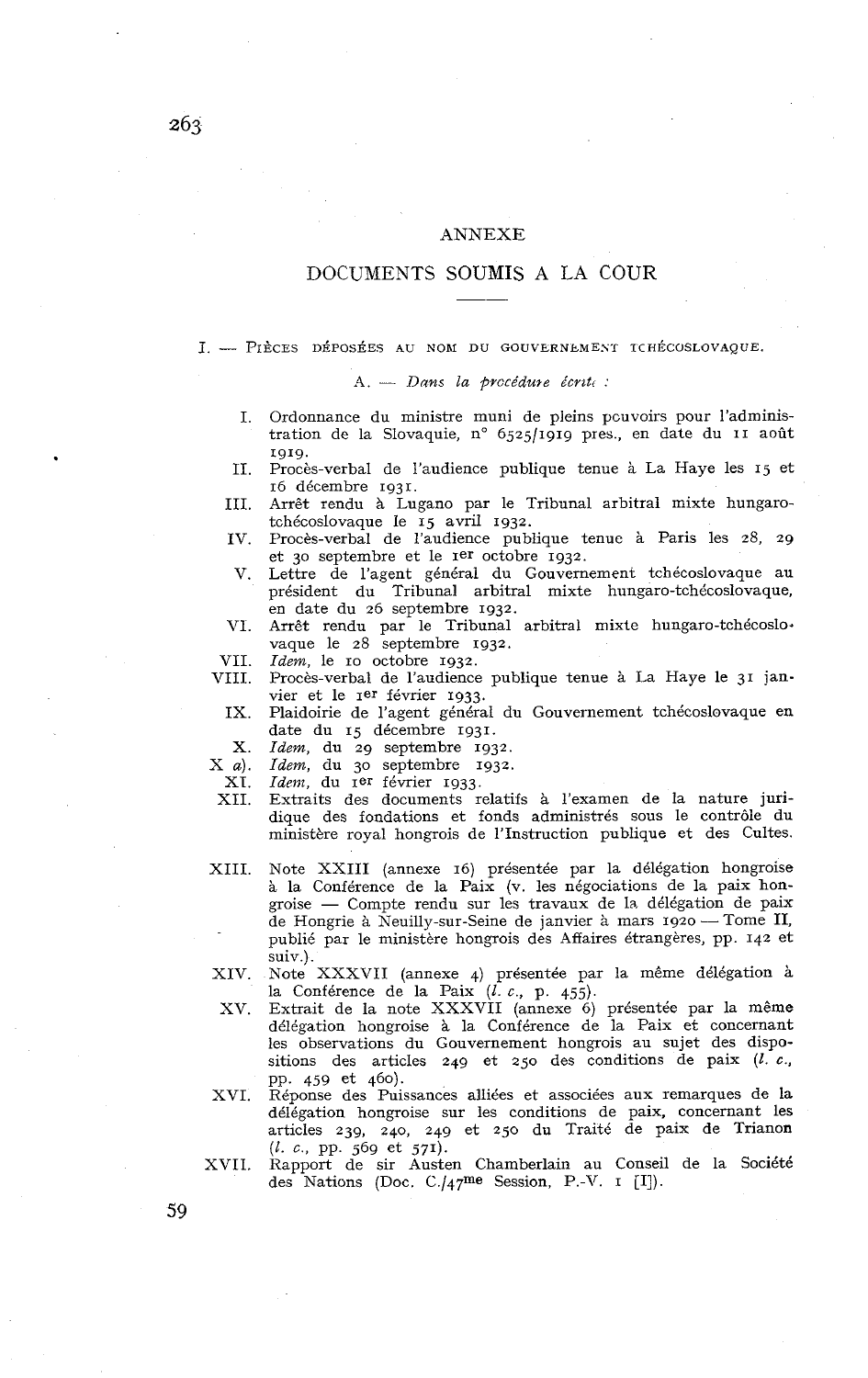## ANNEX.

# DOCUMENTS SUBMITTED TO THE COURT.

I. DOCUMENTS FILED ON BEHALF OF THE CZECHOSLOVAK GOVERNMENT.

A.-In *the* written proceedings :

- Ordinance of the Minister with full powers for the administra-I. tion of Slovakia, No. 6525/1919 pres., dated August 11th, 1919.
- II. Minutes of the public hearing held at The Hague on December 15th and 16th, 1931.
- III. Judgment rendered at Lugano by the Hungaro-Czechoslovak Mixed Arbitral Tribunal on April 15th, 1932.
- IV. Minutes of the public hearing held at Paris on September 28th, 29th and 30th, and October 1st, 1932.
- V. Letter from the Agent-General for the Czechoslovak Government to the President of the Hungaro-Czechoslovak Mixed Arbitral Tribunal, dated September 26th, 1932.
- VI. Judgment rendered by the Hungaro-Czechoslovak Mixed Arbitral Tribunal on September 28th, 1932.
- VII. Idem, on October 10th, 1932.
- VIII. Minutes of the public hearing held at The Hague on January 31st and February <sup>1st</sup>, 1933.
	- IX. Oral statement made by the Agent-General for the Czechoslovak Government on December 15th, 1931.
	- X. *Idem,* on September zgth, 1932.
- $X(a)$ . *Idem*, on September 30th, 1932.
- XI. Idem, on February 1st, 1933.
- XII. Extracts from documents in connection with the examination of the legal nature of the foundations and funds administered under the supervision of the Royal Hungarian Ministry of Public Education and Worship.
- XIII. Note XXIII (Annex 16) submitted by the Hungarian Delegation to the Peace Conference (see the Hungarian peace negotiations-Record of the work of the Hungarian Peace Delegation at Neuilly-sur-Seine, from January to March, 1920-Volume II, published by the Hungarian Ministry for Foreign Affairs, pp. 142 *et* sqq .).
- XIV. Note XXXVII (Annex 4) submitted by the same Delegation to the Peace Conference  $(l. c., p. 455)$ .
- XV. Extract from note XXXVII (Annex 6) submitted by the same Hungarian Delegation to the Peace Conference concerning the observations of the Hungarian Government upon the provisions of Articles 249 and 250 of the conditions of peace  $(l. c.,$ PP. 459 and 460).
- XVI. Reply of the Allied and Associated Powers to the observations of the Hungarian Delegation upon the conditions of peace in regard to the provisions of Articles 239, 240, 249 and 250 of the Peace Treaty of Trianon  $(l. c., pp. 569 \text{ and } 571)$ .
- XVII. Report by Sir Austen Chamberlain to the Council of the League of Nations (Doc. C./47th Session, P.-V. I [II).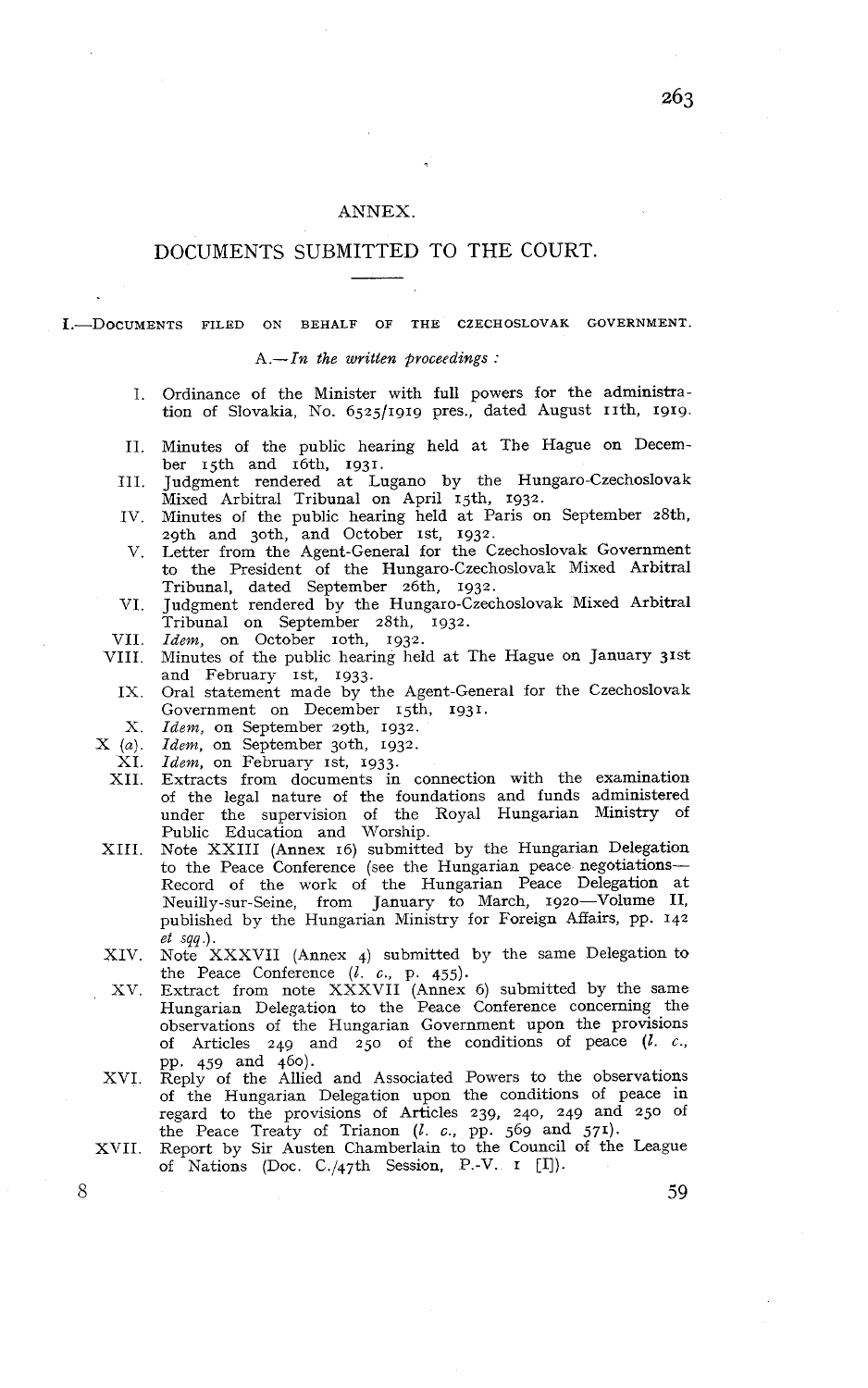XVIII. Règlement de procédure du Tribunal arbitral mixte hungarotchécoslovaque en date du 6 novembre 1922.

a) Procès-verbal dressé à Zurich en date du 6 novembre 1924. *b) Idem.* 

c) *Idem,* du g janvier 1925.

d) Procès-verbal dressé à La Haye le II août 1925.

- e) Modifications du Règlement de procédure adoptées à Xeu-
- châtel le g juillet 1931. XIX. Demande exceptionnelle de la République tchécoslovaque, du
	- 20 novembre 1926.
- 

XX. Extraits des livres fonciers concernant les biens litigieux appartenant par droit de propriété au fonds universitaire : I. Dans la juridiction du Tribunal de Sala nad Vihom :

a) Feuille du livre foncier de Dlhá nad Váhom, n° I.

b) *Idem*, de Králová nad Váhom, n° I.

c) *Idem*, de Šala nad Váhom, n° 1231.

*d) Idem, de Pered, n° 63.* 

- 2. Dans la juridiction du Tribunal de Galánta :
- Feuille du livre foncier de Králov Brod, nº 2.
- 3. Dans la juridiction du Tribunal de Turč. Sv. Martin :
	- a) Livre foncier d'Ondrášová, n° 13.
		- b) *Idem*, n° 70.

c)  $Idem$ , de Lazany, n° 65.

- d) *Idem,* no 123.
- *e*) *Idem*, de Sočovce, n° 13.
- $f$ ) *Idem*, de Moškovce, n° 36.
- (Nos IO et 16 réunis.)
- g) *Idem*, de Svätý Jur, n° 18.
- h) *Idem*, de Kláštor pod Zniovom, n° 200.
- $ch)$  *Idem*,  $n^{\circ}$  202.
- *i*) *Idem*,  $n^{\circ}$  203.
- j) *Idem*, de Ležiachovo, n° 19.
- h) *Idem,* no 74.
- $\hat{i}$ ) *Idem*, de Valča, n° 50.
- $m)$  *Idem*, de Necpaly,  $n^{\circ}$  45.
- **n)** *Idem, no* 328.
- o) *Idem*, de Slovany, n° 104.
- *p*) *Idem*,  $n^{\circ}$  106.
- *q) Idem,* de Polerieka, nº 16.
- $\vec{r}$ ) *Idem*, de Vricko, n° 53.

XXI. Demande du représentant juridique de la Direction royale des Fondations publiques au sujet de la rectification du nom de la personne morale, avec la procuration respective et l'arrêt du tribunal y afférent.

XXII. Extraits des contrats passés entre le fonds universitaire, respectivement entre les domaines-fondations publics, en qualité de personne morale, et divers particuliers, à l'égard des biens litigieux :

I. Contrat passé le\*26 janvier 1845 à Pered.

2. *Idem,* le 18 août 1851 à gala (Neuschloss).

3. *Idem,* le 18 août 1851 à Sala (Dudis).

4. *idem,* le *18* août 1851 à gala (Pintér).

5. *Idem,* le 24 avril 1851 à Sala.

6. *Idem*, le 26 mars 1877 à Kláštor pod Zniovom.

7. Idem, le 22 novembre 1880 à Kláštor pod Zniovom.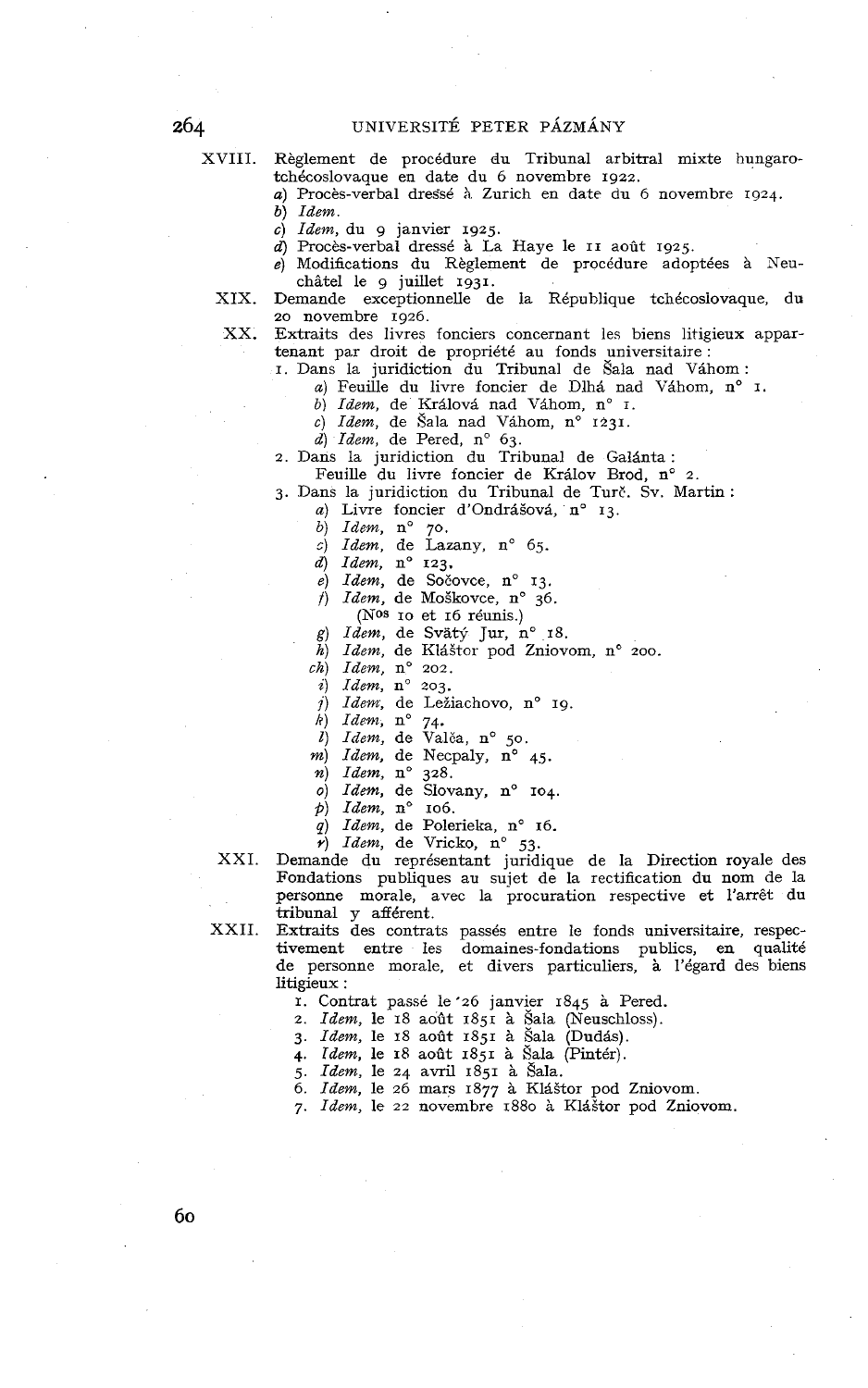- XVIII. Rules of Procedure of the Hungaro-Czechoslovak Mixed Arbitral Tribunal, dated November 6th, 1922.
	- (a) Minute drawn up at Zurich on November 6th, 1924.

(b) Idem.

- 
- (c) *Idem*, on January 9th, 1925.<br>(d) Minute drawn up at The Hague on August 11th, 1925.
- (e) Modifications to the Rules of Procedure adopted at Neuchâtel on July gth, 1931.
- XIX. Objection lodged by the Czechoslovak Republic on November zoth, 1926.

XX. Extracts from the land-registers concerning the estates in issue belonging by right of ownership to the University Fund :

I. In the jurisdiction of the Court of Sala nad Vihom :

- (a) Sheet No. I of the land-register for Dlhi nad Vahom.
- (b) Sheet No. *I* of the land-register for Králová nad Váhom.
- (c) Sheet No. 1231 of the land-register for Sala nad Vahom.
- (d) Sheet No. 63 of the land-register for Pered. 2. In the jurisdiction of the Court of Galinta :
- 

Sheet No. 2 of the land-register for Králov Brod.<br>3. In the jurisdiction of the Court of Ture. Sv. Martin :

- - (a) The land-register for Ondrášová, No.  $13$ .
		- $(b)$  *Idem*, No. 70.
		- $(c)$  *Idem*, for Lazany, No.  $65$ .
		- (d) *Idem*, No. 123.
		- $(e)$  *Idem*, for Socovce, No. 13.
		- (f) Idem, for Moškovce, No. 36.
			- (Nos. IO and 16 combined.)
		- (g) Idem, for Svaty Jur, No. 18.
		- (h) Idem, for Kláštor pod Zniovom, No. 200.
	- *(ch)* Idem, No. 202.
		- **(2)** Idem, No. 203.
		- $(i)$  *Idem*, for Ležiachovo, No. 19.
	- $(k)$  *Idem*, No. 74.
	- $(l)$  *Idem*, for Valča, No. 50.
	- (*m*) *Idem*, for Necpaly, No. 45.
	- (*n*) *Idem*, No. 328.
	- **(O)** Idem, for Slovany, No. 104.
	- *(p)* Idem, No. 106.
	- $(q)$  *Idem*, for Polerieka, No. 16.
	- **(Y)** Idem, for Vricko, No. 53.
- XXI. Application of the legal representative of the Royal Board of Public Foundations regarding the rectification of the name of the corporate body, together with his power of attorney and the relevant decision of the court.
- XXII. Extracts from the contracts concluded between the University Fund, or the public foundation-estates, as a corporate body, and various private persons in respect of the estates in issue :
	- I. The contract concluded on January 26th, 1845, at Pered.
	- 2. Idem, on August 18th, 1851, at Sala (Neuschloss).
	- 3. Idem, on August 18th,  $1851$ , at Sala (Dudás).
	- 4. Idem, on August 18th, 1851, at Sala (Pintér).
	- 5. Idem, on April 24th, 1851, at Šala.
	- 6. Idem, on March 26th, 1877, at Kláštor pod Zniovom.
	- 7. Idem, on November 22nd, 1880, at Kláštor pod Zniovom.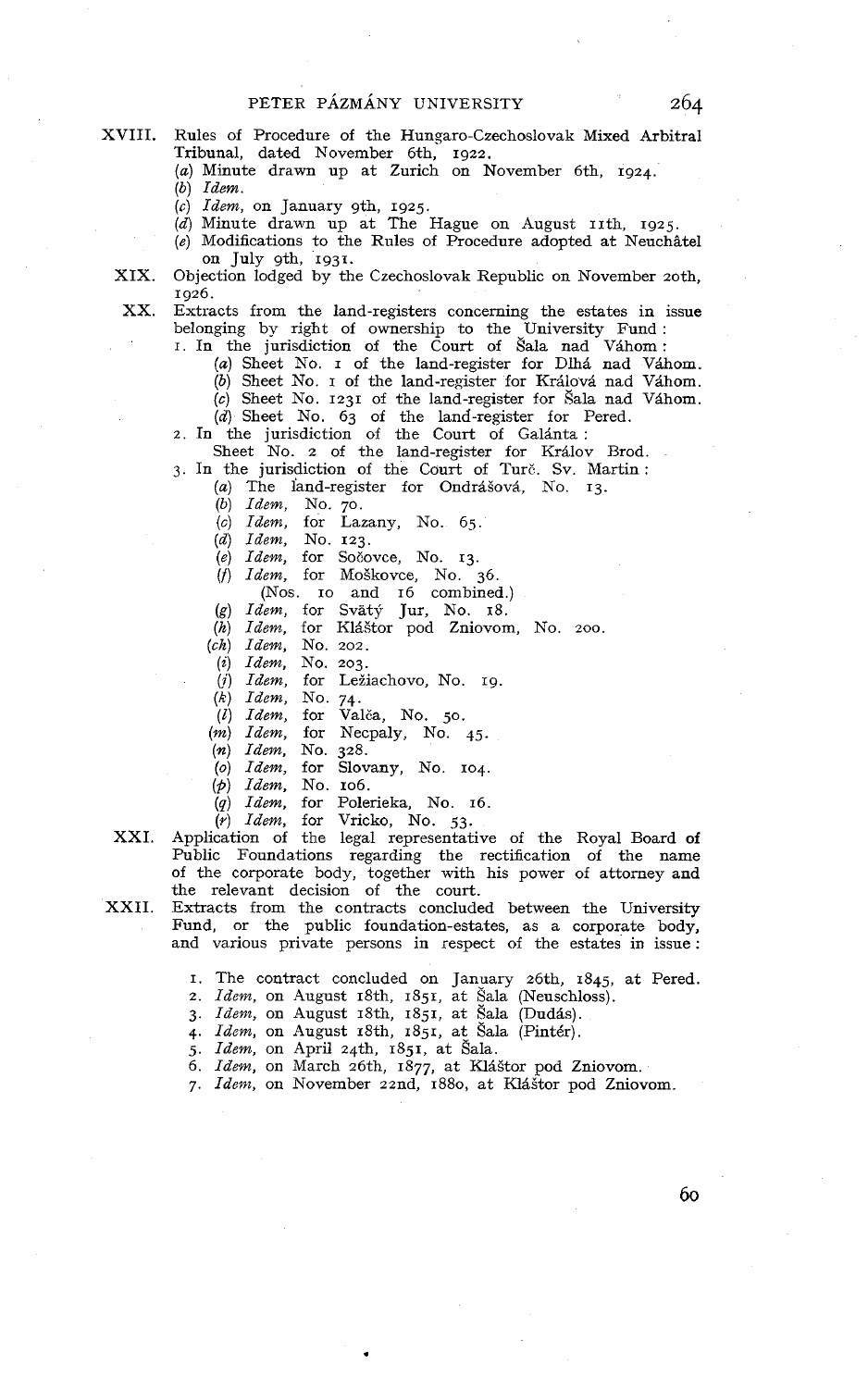UNIVERSITÉ PETER PÁZMÁNY<br>B. - Au cours de la procédure orale :

- I. Rapport n<sup>o</sup> 4351 de la Chancellerie aulique royale hongroise en date du 6 juillet 1781, présenté à l'empereur Joseph II<sup>1</sup>.
- 2. Rapport présenté en 1897 par le Gouvernement royal hongrois au deuxième Congrès autonome catholique de Budapest.
- 3. Extraits des projets de lois élaborés en 1906 par M. Georges Lukács, ministre royal hongrois des Cultes et de l'Instruction publique, sur :
	- a) des universités et des hautes écoles universitaires,
	- b) les fondations,
	- c) les fonds hongrois religieux, d'études et universitaire.
- 4. Extrait du projet de loi nº 1426 du 21 décembre 1917, présenté par le comte Albert Apponyi, ministre royal hongrois des Cultes et de l'Instruction publique, au Parlement hongrois, concernant l'autonomie catholique (en Hongrie) **2.**
- 5. Documents originaux ayant trait aux inscriptions du registre foncier de Šala nad Váhom<sup>3</sup>.

II. - PIÈCES DÉPOSÉES AU NOM DU GOUVERNEMENT HONGROIS.

### A. - Dans la procédure écrite :

- 111. Lettre d'envoi de la communication de l'agent du Gouvernement royal hongrois, datée du IO mars 1932. adressée au président du Tribunal arbitral mixte hungaro-tchécoslovaque.
- Communication du directeur royal hongrois des Fondations  $I/z$ . publiques, datée du *6* mars 1932, adressée à l'agent du Gouvernement royal hongrois.
- $I/3$ . Annexe attachée à la communication précédente, contenant les articles i et ii de l'ordonnance n° 10.165 du ministre royal hongrois des Cultes et de l'Instruction publique, du 27 septembre 1867 (en texte original hongrois et en traduction française).
- II. Intervention de la Direction royale des Fondations publiques, en date du 15 novembre 1932, enregistrée le 25 novembre 1932.
- III. Acte de création de l'Université, par Pierre Pázmány, archevêque d'Esztergom, prince-primat de Hongrie, du 12 mai 1635 (en texte original latin et en traduction française).
- IV. Charte de Ferdinand II, emperenr du Saint-Empire romain, accordant les privilèges de Studium generale à l'Université, du 18 octobre 1635 (en texte original latin et en traduction française).
- V. Acte concernant les legs faits à l'Université par deux successeurs de Pierre Pázmány, Georges Lippay et Émeric Lósy, des années 1635 et 1637 (en texte original latin et en traduction française).
- VI. Acte de donation de la reine Marie-Thérèse, de l'année 1769, conférant à l'Université les biens de l'abbaye de Dunaföldvár (en texte original latin et en traduction française).
- VII. Acte de donation, de l'année 1775, de la reine Marie-Thérèse, conférant à l'Université les immeubles en litige (en texte original latin et en traduction française).

<sup>1</sup> Copie du texte primitif allemand avec traduction en français d'après les indications de l'ouvrage de M. Kálmán Melichar, intitulé « L'autonomie catholique en Hongrie ».

<sup>2</sup> Mention de ce projet trouvée dans les registres parlementaires de la Chambre des Députés de Budapest pour l'année 1917.

Déposés à titre temporaire.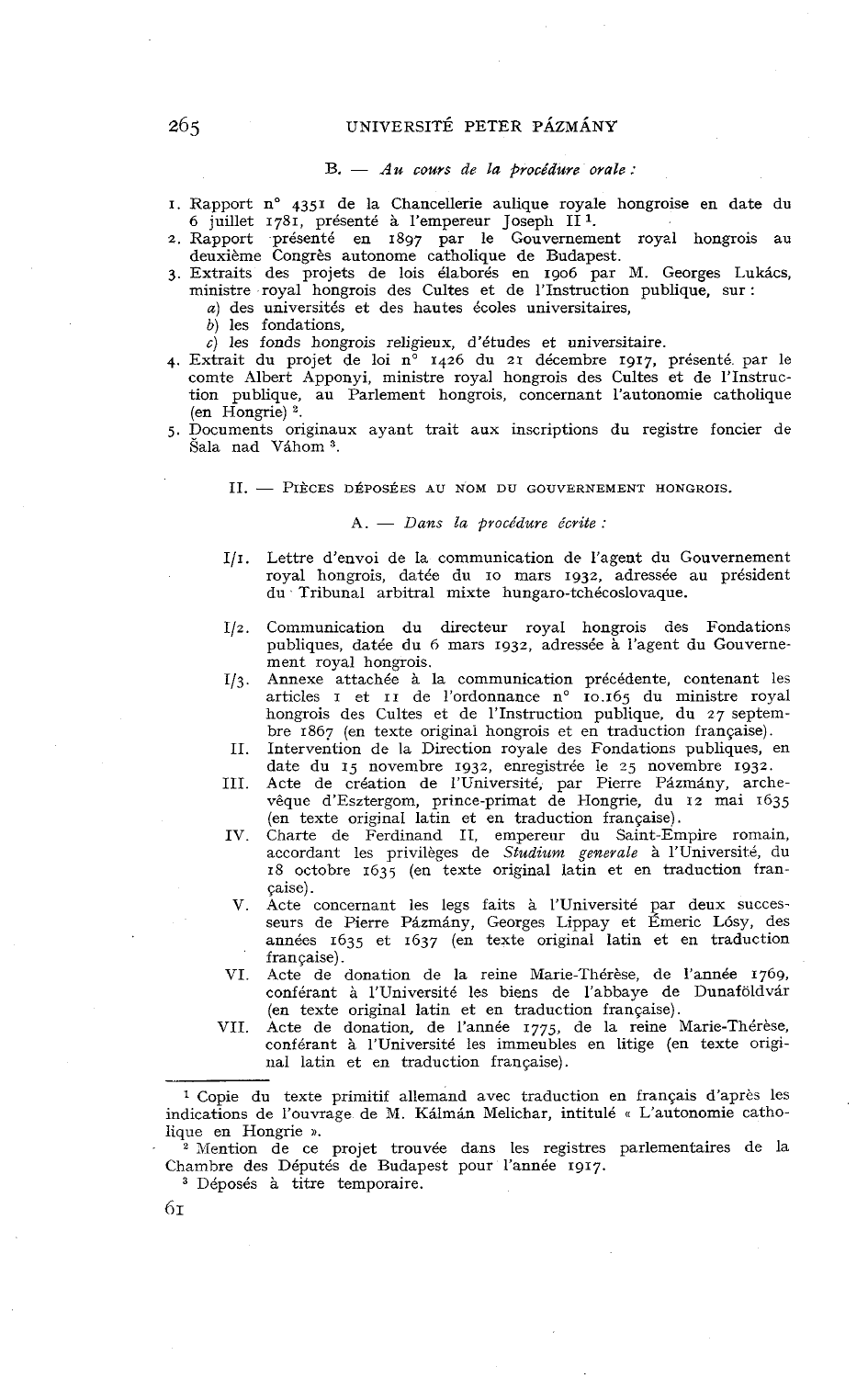$B$ — $At$  the oral proceedings:

- I. Report No. 4351 by the Royal Hungarian Aulic Chancellory dated July 6th, 1781, and presented to Emperor Joseph II<sup>1</sup>.
- 2. Report presented in 1897 by the Royal Hungarian Government to the Second Congress on Catholic Autonomy at Budapest.
- 3. Extracts from legislative bills prepared in 1906 by M. Georges Lukics, Royal Hungarian Minister for Worship and Public Education, concerning : (a) universities and university high schools,
	-
	- (b) foundations,

(c) the Hungarian religious, educational and university funds.

- 4. Extract from bill No. 1426 of December 21st, 1917, submitted by Count Albert Apponyi, Royal Hungarian Minister for Worship and Public Education, to the Hungarian Parliament, concerning Catholic autonomy (in Hungary) **2.**
- 5. Original documents relating to the entries in the Sala nad Vahom landregister **3.**

II.-DOCUMENTS FILED ON BEHALF OF THE HUNGARIAN GOVERNMENT.

## $A$ .-In the written proceedings :

- $I/I$ . Covering letter accompanying the communication of the Agent of the Royal Hungarian Government of March roth, 1932, addressed to the President of the Hungaro-Czechoslovak Mixed Arbitral Tribunal.
- Communication dated March 6th, 1933, addressed by the Royal  $I/2$ . Hungarian Director of Public Foundations to the Agent for the Royal Hungarian Government.
- Annex attached to the above communication, and containing I/3. Articles I and II of Ordinance No. 10,165 of the Royal Hungarian Minister for Worship and Public Education, of September 27th, 1867 (in the original Hungarian and a French translation).
- II. Intervention of the Royal Board of Public Foundations dated November 15th, 1932. and filed on November 25th. 1932.
- III. Deed of Peter Pázmány, Archbishop of Esztergom and Prince-Primate of Hungary, dated May 12th, 1635, founding the University (in the original Latin and a French translation).
- IV. Charter of Ferdinand II, Emperor of the Holy Roman Empire, dated October 18th, 1635, and conferring upon the University the privileges of a Studium generale (in the original Latin and a French translation).
- V. Deed concerning the bequests made to the University by two successors of Peter Pázmány, namely, George Lippay and Emeric Losy, in the years 1635 and 1637 (in the original Latin and a French translation).
- VI. Deed of gift of Queen Maria Theresa, of the year 1769, conferring upon the University the estates of the Abbey of Dunafoldvar (in the original Latin and a French translation).
- VII. Deed of gift of Queen Maria Theresa, of the year 1775, conferring upon the University the landed property in issue (in the original Latin and a French translation).

**<sup>1</sup>**A copy of the original German text, with a French translation, taken from the work of M. Kalman Melichar, entitled "Catholic autonomy in Hungary".

<sup>2</sup> This bill is mentioned in the parliamentary records of the Chamber of Deputies at Budapest for the year 1917.

<sup>8</sup> Filed for temporary custody.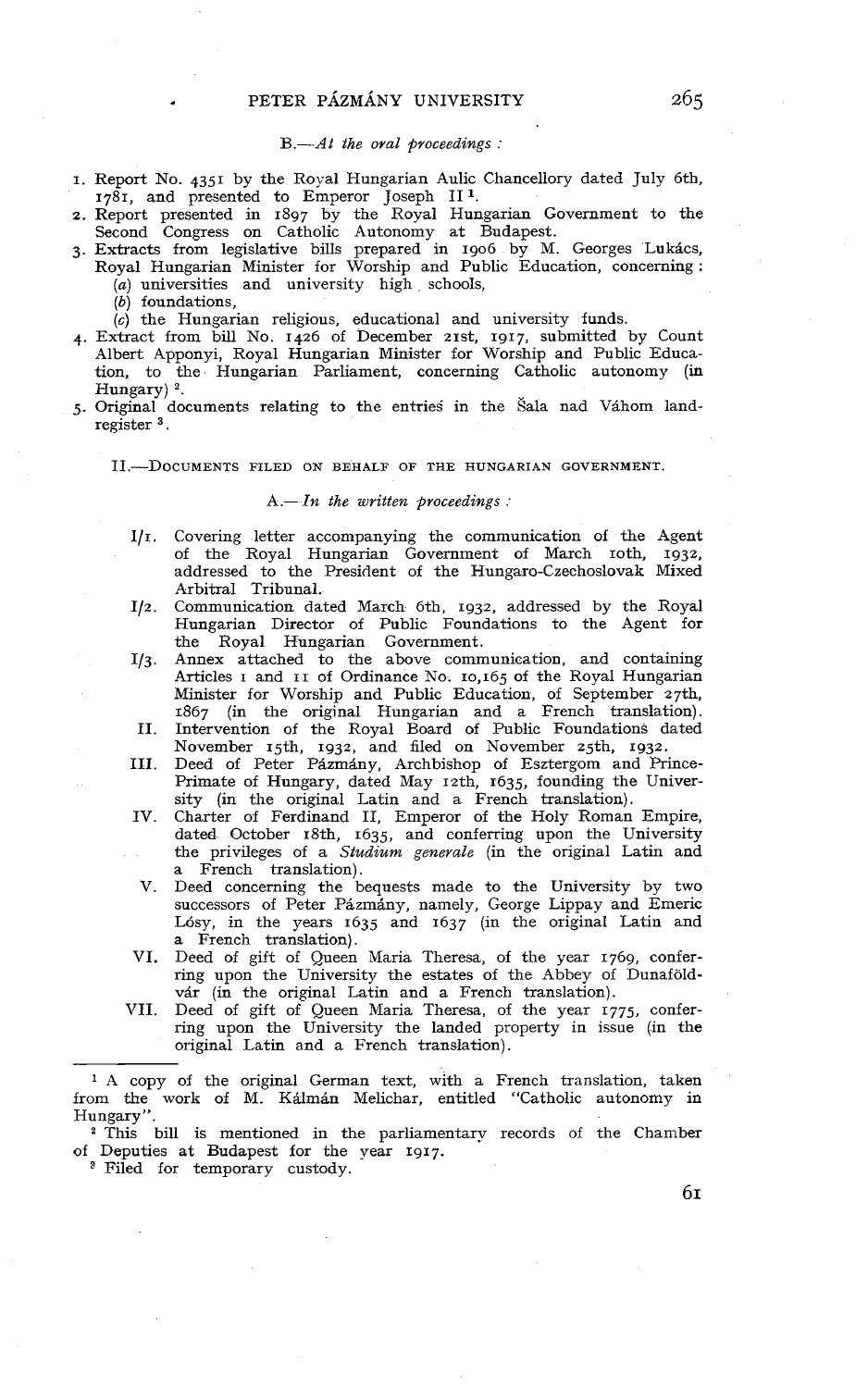VIII. Diplôme inaugural, de l'année 1780, de la reine Marie-Thérèse (en texte original latin et en traduction française).

- IX. Chapitre de la *Ratio educationis* de 1806, qui s'occupe de la question du « fonds de l'Université » (en texte original latin et en traduction française).
- X. Instruction de la Lieutenance royale hongroise de 1794 (en texte original latin et en traduction française).
- XI. Acte de la nouvelle donation, Nova donatio, de l'année 1804, du roi François Ier, concernant tous les biens historiques de l'Université (en texte original latin et en traduction française).
- XII/I. Ordre d'envoi et d'introduction en possession, *Mandatum statutwiurn,* en exécution de la « Nouvelle donation », de l'année 1804 (en texte original latin et en traduction française).
- Acte d'introduction et d'installation concernant un des biens, en  $XII/2.$ exécution du *Mandaturn statutorium,* à titre d'exemple (en texte original latin et en traduction française).
- XIII/l. Décret aulique du 29 janvier 1802, n° 832, du roi François Ier (en texte original allemand et en traduction française).
- $XIII/2$ . Rescrit de la Chancellerie du 27 mars 1802 (en texte original latin et en traduction française).
- $XIII/3.$ Rapport du Conseil royal hongrois de Lieutenance du IO mai 1802 (en texte original latin et en traduction française).
	- XIV. Texte de la loi XIX de l'année 1845 (en texte original hongrois et en traduction française).
	- xv. Articles 20 et 24 de la réforme universitaire du comte Thun (en texte original allemand et en traduction française).
	- XVI. Conclusions de l'opinion de Michel de Szepessy, directeur royal des Affaires juridiques du Trésor, du 18 août 1875 (en texte original hongrois et en traduction française).
- XVII/1. Rapport de Salomon Gajzago, président de la haute Cour des Comptes de Hongrie, du 27 octobre 1871 (en texte original hongrois et en traduction française).
- Observations du ministre royal hongrois des Cultes et de 1'Instmc- $XVII/2.$ tion publique sur le rapport précédent (en texte original hongrois et en traduction française).
- $XVIII/I.$ Certificat légal (parére) du ministre royal hongrois de la Justice du 20 février 1932 (en texte original hongrois et en traduction française).
- $XVIII/2.$ Article IOI de la loi LIV de l'an 1912, relative à la mise en vigueur du Code de procédure civile hongrois (en texte original hongrois et en traduction française).

XIX. Rapport au Parlement du ministre royal hongrois des Cultes et de 1'Instruction publique, concernant les biens de l'Université, du 15 novembre 1869 (en texte original hongrois et en traduction française).

| XX/1.    |               |               |           |                    |               | Livre foncier n° 5559 de Budapest. |  |
|----------|---------------|---------------|-----------|--------------------|---------------|------------------------------------|--|
| $XX/2$ . | ᠉             | $\mathcal{V}$ | y)        | 5558 $\frac{1}{2}$ |               | ))                                 |  |
| $XX/3$ . | ))            | ))            | ))        | $527$ $*$          |               | ))                                 |  |
| $XX/4$ . | $\mathfrak p$ | D             | ))        | $499$ »            |               | »                                  |  |
| $XX/5$ . | D             | ))            | <b>))</b> | $5557$ »           |               | ))                                 |  |
| XX/6.    | ))            | ))            |           | 7206 »             |               | »                                  |  |
| XX/7.    | ))            | »             | »         | $535I$ »           |               | >>                                 |  |
| $XX/8$ . | ))            | ))            | y)        | 118                | $\rightarrow$ | $\mathcal{V}$                      |  |
| XX/g.    | X)            | ்ற            | ν,        | 5352               | $\rightarrow$ | »                                  |  |
| ******   |               |               |           |                    |               |                                    |  |

Extrait des comptes rendus sur les travaux de la délégation de XXI/1. paix autrichienne à Saint-Germain-en-Laye.

 $XXI/2.$ 

Réponse des Puissances alliées et associées aux remarques de la délégation hongroise sur les conditions de paix, sur l'article 250 du Traité de Trianon.

XXII. Extrait des procès-verbaux de la séance publique du Conseil de la Société des Nations du 19 septembre 1927.

266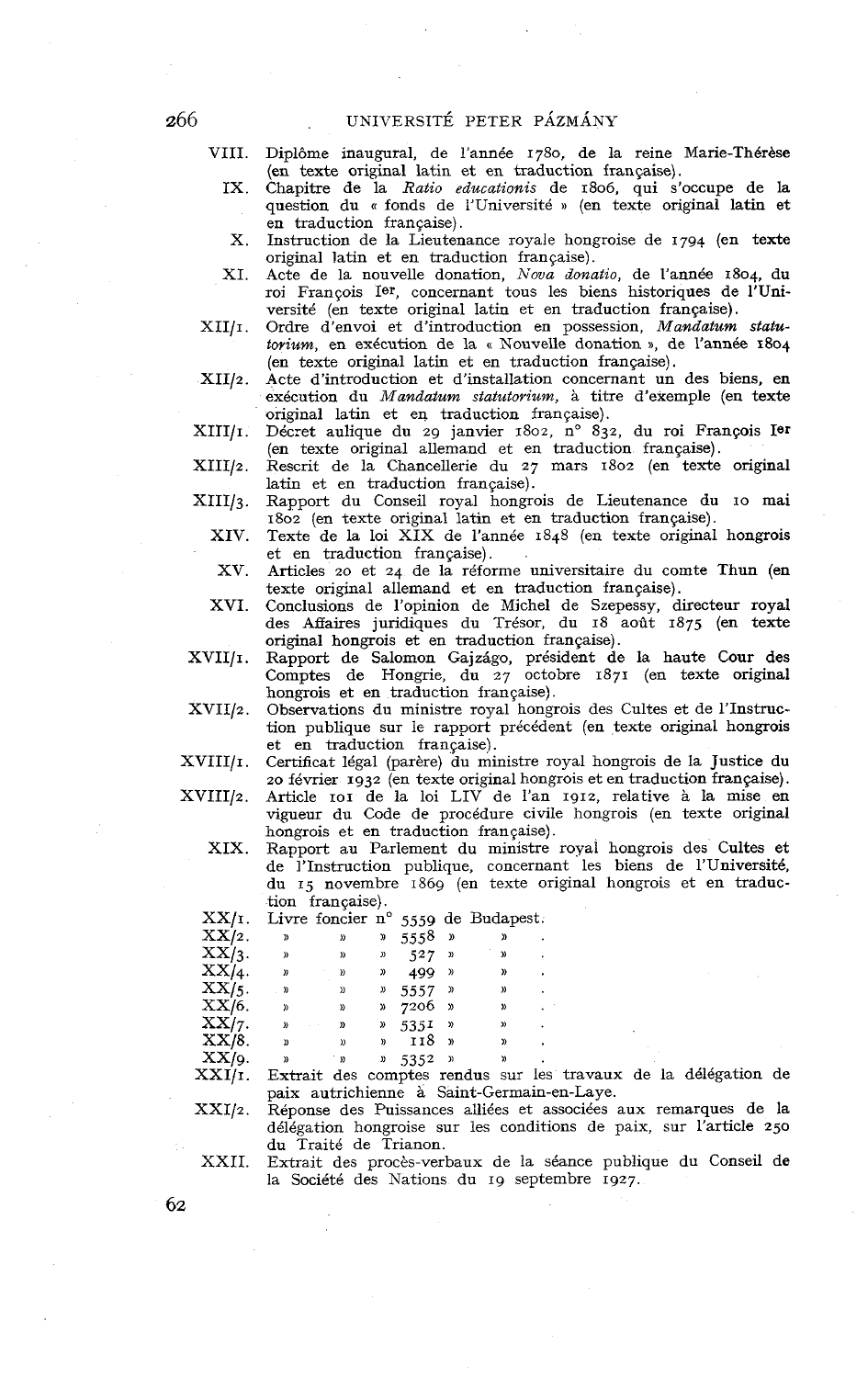- VIII. Inaugural letters patent of Queen Maria Theresa, of the year 1780 (in the original Latin and a French translation).
	- IX. Chapter of the *Ratio educationis,* of 1806, dealing with the question of the "Fund of the University" (in the original Latin and a French translation).
	- X. Instruction issued by the Hungarian Vice-Regal Council in 1794 (in the original Latin and a French translation).
	- XI. Deed of *"Nova donatio"* of the year 1804, of King Francis 1, in respect of al1 the historic estates of the University (in the original Latin and a French translation).
- $XII/I$ . Order for investiture and installation in possession, *Mandatum statutorium,* in execution of the "New Donation", of the year 1804 (in the original Latin and a French translation).
- Deed of investiture and installation, in respect of one of the estates, in execution of the *Mandatum statutorium,* produced by way of example (in the original Latin and a French translation).
- Aulic Decree of January 29th, 1802, No. 832, of King Francis 1 (in the original German and a French translation).  $XIII/I.$
- $XIII/z.$ Rescript of the Chancellory of March 27th, 1802 (in the original Latin and a French translation).
- $XIII/3.$ Report of the Hungarian Vice-Regal Council of May 10th, 1802 (in the original Latin and a French translation).
	- XIV. Text of law XIX of 1848 (in the original Hungarian and a French translation).
		- xv. Articles 20 and 24 of Count Thun's University Reform (in the original German and a French translation).
	- XVI. Conclusions of the opinion given by Michel de Szepessy, Royal Director of the Legal Department of the Treasury, of August 18th, 1875 (in the original Hungarian and a French translation).
- $XVIII/I.$ Report dated October 27th, 1871, of Salomon Gajzágo, President of the Hungarian High Court of Accounts (in the original Hungarian and a French translation).
- Observations of the Royal Hungarian Minister for Worship and Public Education on the above-mentioned report (in the original Hungarian and a French translation).
- Affidavit of the Royal Hungarian Minister of Justice of February zoth, 1932 (in the original Hungarian and a French translation).
- $XVIII/2.$ Article IOI of law LIV of 1912, concerning the putting into
	- force of the Hungarian Code of Civil Procedure (in the original Hungarian and a French translation).
	- XIX. Report to Parliament by the Royal Hungarian Minister of Worship and Public Education, concerning the estates of the University, dated November 15th, 1869 (in the original Hungarian and a French translation). . . . . .

| $XX/I$ .    | Land-register No. 5559 of Budapest. |          |                          |                 |    |   |
|-------------|-------------------------------------|----------|--------------------------|-----------------|----|---|
| XX/2.       | ,,                                  | ,,       | $\cdot$                  | 5558            | ,, |   |
| $XX/3$ .    | ,,                                  | $\cdots$ | $\overline{\phantom{a}}$ | 527,,           | ,, | ٠ |
| $XX/4$ .    | ,,                                  | $, \,$   | $, \,$                   | 499 ,,          | ,, |   |
| $XX/5$ .    | ,,                                  | $, \,$   | $, \,$                   | $5557$ ,        | ,, |   |
| $XX/6$ .    | ,,                                  | ,,       | ,,                       | 7206,           | ,, | ٠ |
| XX/7.       | $^{\prime}$                         | ,,       | ,,                       | $535^{\circ}$ , | ,, | ٠ |
| $XX/8$ .    | ,,                                  | ,,       |                          | ,, 118,         | ,, |   |
| $XX/\alpha$ |                                     |          |                          | 5352            |    |   |

- **1,** <sup>5352</sup>>. ,, . Extract from the records of the proceedings of the Austrian Peace Delegation at Saint-Germain-en-Laye.
- Reply of the Allied and hssociated Powers to the observations  $XXI/2.$ of the Hungarian Delegation on the conditions of peace, respecting Article 250 of the Treaty of Trianon.
- XXII. Extract from the minutes of the public meeting of the Council of the League of Nations on September 19th, 1927.

266

- 
-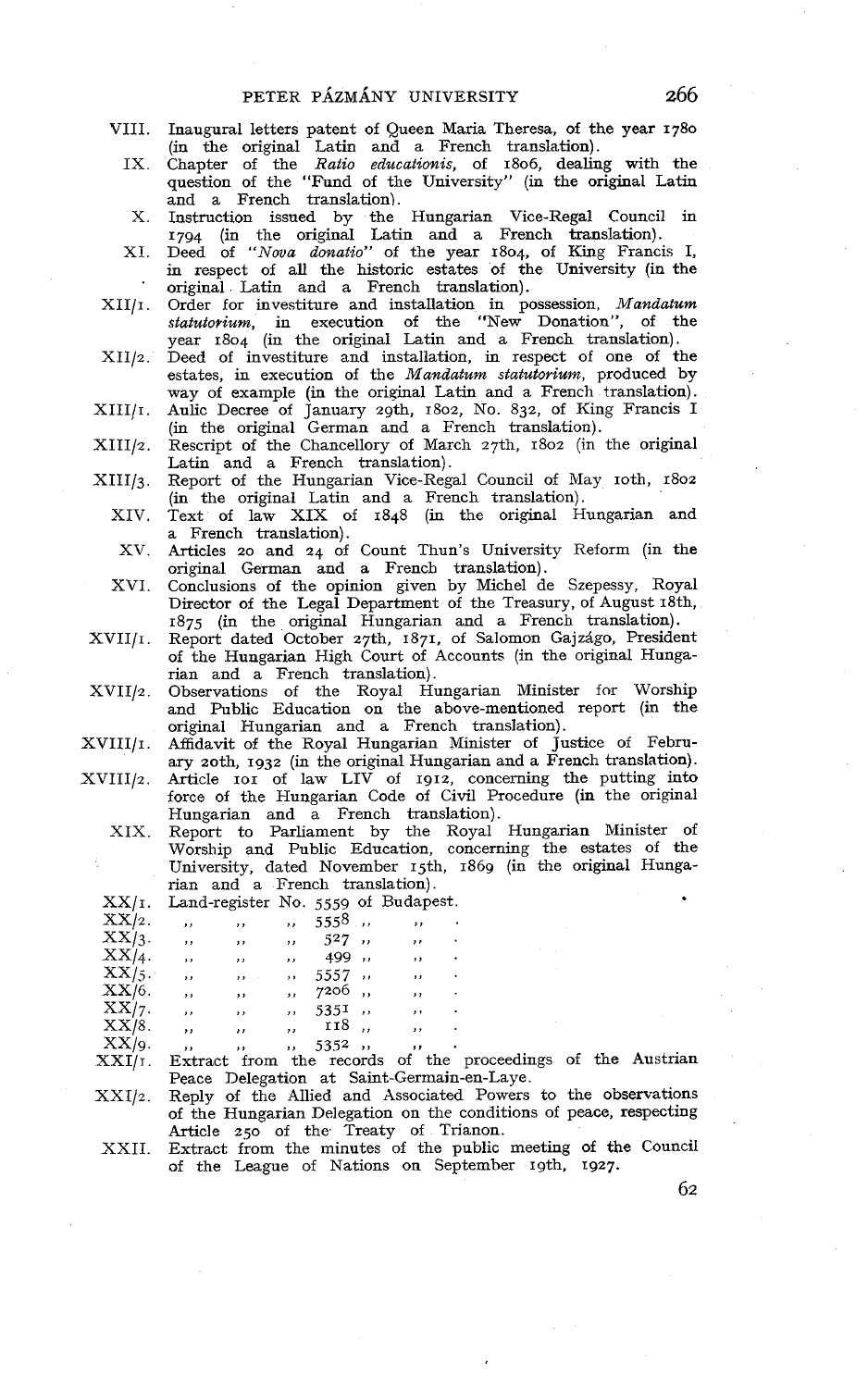XXIII. Articles 6 et 8 de la loi tchécoslovaque n° 135, en date du 19 février 1920 (en texte authentique allemand et en traduction française).

XXIV/I Échange de notes entre les Gouvernements hongrois et tchécoet 2. slovaque, concernant la livraison des deux fondations Pilffy

- (1931). XXV. Décision n° VI, 1893/1927/5, de la Cour d'appel de Budapest, en tant qu'autorité d'appel en matière de registre des raisons commerciales, du 6 avril 1927 (en texte original hongrois et en traduction française).
- XXVI. Mémoire de l'Université Pierre Pázmány, du 12 mars 1932, présenté au Tribunal arbitral mixte hungaro-tchécoslovaque.

XXVII. Mémoire (fond) de l'université Pierre Pazmany, du 15 juin 1932. présenté au Tribunal arbitral mixte hungaro-tchécoslovaque.

#### *Annexes* :

- I. Note du ministre des Cultes et de l'Instruction publique du **4** mars 1907.
- 2. Budget de l'État pour l'année 1g1411g15, page 24.
- 3. *Idem,* page zg.

70 de Turóczandrásfalva.

5. » » » 200 » Znióváralja.<br>6. » » » 202 » » .

- 
- 

7.  $\gamma$   $\gamma$   $\gamma$   $\gamma$   $\gamma$   $\gamma$  203  $\gamma$   $\gamma$   $\gamma$   $\gamma$  .

- 9. Livre foncier n° 1231 de Vágsellye.
- **10.** *n n n n 50* **<b>***n* **Valcsa.**
- II. Résolution adoptée par l'Institut de Droit international le 28 août 1897.
- 12. Arrêt du 7 septembre 1928 de la Cour du Sud-Ouest de l'Afrique.
- 13. Règlement concernant les lois et coutumes de la guerre sur terre, article 56.

XXVIII. Mémoire de l'Université Pierre Pázmány, du 28 novembre 1932, présenté au Tribunal arbitral mixte hungaro-tchécoslovaque.

#### *Annexes* :

I. Contrat de bail.

- 2. Contrat de bail pour bâtiments.
- 3. Note du directeur des Fondations publiques au bureau de perception à Galanta.
- 5. Loi XXI de 1874.
- 5. )) xxde 1881.
- 6. a XXV de 1897.
- 

7. Exposé des motifs de la loi XXI de 1874. 8. I) **D** )I a » xx de 1881. g. » » 11 » **1)** » XXV de 1897.

IO. Contrat d'achat et de vente.

II. Loi XXIX de 1886.

12. Contrat d'achat de la propriété Neczpal.

13. Approbation royale de l'achat de la propriété Neczpal.

14. Loi XI de 1870 (budget pour l'année 1870).

15. Proposition au sujet des prévisions budgétaires pour l'année 1870.

XXIX. Plaidoiries des représentants de l'Université Pierre Pázmány de Budapest, dans son affaire contre l'État tchécoslovaque, devant le Tribunal arbitral mixte hungaro-tchécoslovaque.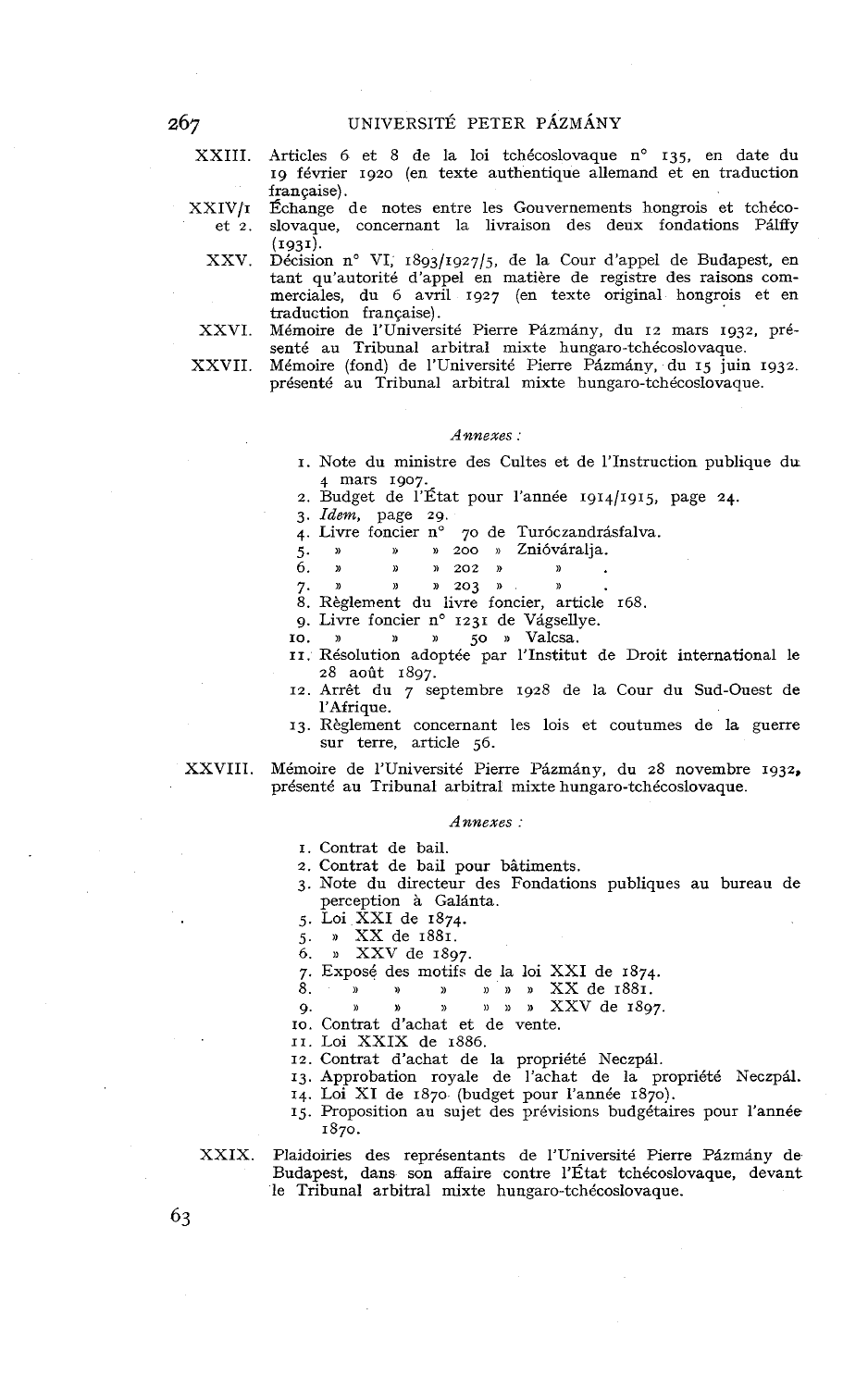- XXIII. Articles 6 and 8 of the Czechoslovak law No. 135, of February 19th, 1920 (in the officia1 German and a French translation).
- XXIV/r Exchange of notes between the Hungarian and Czechoslovak and 2. Governments concerning the handing over of the two Palffy foundations (1931).
	- XXV. Decision No. VI, 1893/1927/5, given on April 6th, 1927, by the Court of Appeal of Budapest, in its capacity as the appellate authority in questions concerning the commercial register (in the original Hungarian and **a** French translation).

XXVI. Memorial of the Peter Pázmány University, of March 12th, 1932.

presented to the Hungaro-Czechoslovak Mixed Arbitral Tribunal. XXVII. Memorial. (on the merits) of the Peter Pázmány University, of June rgth, 1932, presented to the Hungaro-Czechoslovak Mixed Arbitral Tribunal.

#### *Annexes* :

- 1. Note of the Minister of Worship and Public Education of March 4th, 1907.
- 2. The State Budget for 1914/1915, page 24.
- **3.** Idem, page 29.
- 4. Land-register No. 70 of Turóczandrásfalva.
- 5. **.. .. .. 200 .. 2nióváralja**.<br>6. **.. .. .. .. 202 .. .. .** 
	- **6.** (*i*)  $\frac{1}{10}$  ,,  $\frac{1}{10}$  ,,  $\frac{202}{10}$ ,
	-

 $7.$ , ,, ,, ,,  $202$ , ,, ,, .<br>  $7.$ , ,, ,,  $203$ , ,, ., .<br>
8. Article 168 of the land-register regulations.

- 9. Land-register No. 1231 of Vágsellye.
- 
- 10. ,, ,, ,, 50 ,, Valcsa. II. Resolution adopted by tlie Institute of Internationdl Law on August 28th, 1897.
- 12. Judgment of September 7th, 1928, of the High Court of South-West Africa.
- 13. Article 56 of the Regulations concerning the laws and customs of war on land.
- XXVIII. Memorial of the Peter Pázmány University, of November 28th, 1932, presented to the Hungaro-Czechoslovak Mixed Arbitral Tribunal.

#### *Annexes* :

I. Contract of lease.

- 2. Contract of lease for buildings.
- **3.** Note from the Director of Public Foundations to the tax-collection office at Galinta.
- 4. Law XXI of 1874.
- 5. ,, XX of 1881.
- 6. ,, XXVof 1897.
- 7. Explanation of the purpose of law XXI of 1874.
- 8. ,, ,, ,, ,, ,, ,,  $\frac{XX}{Y}$  of 1881.

9. ,, **9.** ,, ,, ,, XXVof 1895 IO. Contract of purchase and sale.

**II.** Law XXIX of 1886.

12. Purchase contract for the Neczpil estate.

13. Royal approval of the purchase of the Neczpal estate.

14. Law XI of 1870 (Budget for 1870).

15. Proposa1 regarding the budget estimates for 1870.

XXIX. Pleadings of the representatives of the Peter Pázmány University of Budapest, in its case against the State of Czechoslovakia, before the Hungaro-Czechoslovak Mixed Arbitral Tribunal.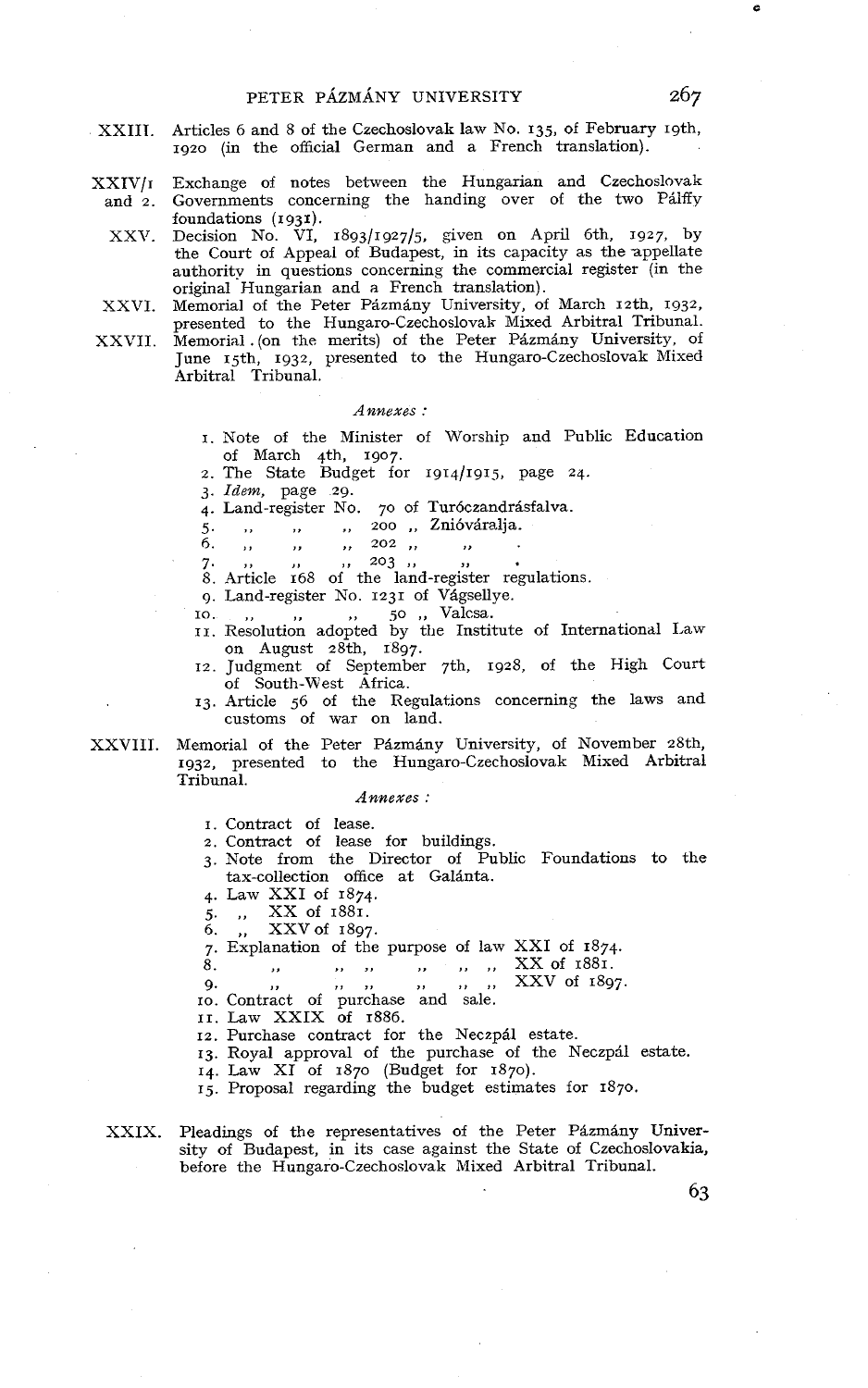# UNIVERSITÉ PETER PÁZMÁNY

# *Annexes* :

- **1.** Certificat légal (parère) du ministre royal hongrois de la Justice.
- 2. Article IOI de la loi LIV de l'an 1912.
- 3. Extrait de l'exposé des motifs du projet de Code civil hongrois.
- **4.** Dispositions du projet de Code civil hongrois relatives aux personnes morales, avec partie respective de l'exposé des motifs.
- 5. Extrait de l'ouvrage d'Ignace Frank : *Principia juris civilis* (1827).
- (1827). 6. Extrait du *Manuel du Droit romain* de Girard.
- 7. Loi 74 de l'an 1715.
- 8. Décision de principe n° I et n° 723 de la Curie royale hongroise.
- 9. Loi 44 de l'an 1741.
- IO. Extrait de la lettre de donation royale de l'an 7769
- II. Décret n° 10.292 de l'an 1791 du Conseil de Lieutenance.

sz. *Nova donatio* de François Ier, 1804.

- 13. *Mandatum statutorium* de la même année.
- 14. Extrait d'un document d'investiture.
- 15. Extrait de l'ouvrage de Théodore Pauler : « Histoire de l'Université de Budapest ».
- 16. Article IO de la loi XIX de l'an 1922.
- 17. Lettie de fondation des bourses Kisfaludi-Lipthay.
- 18. Comptes de la *Cassa Universitatis* de 1781.
- 19. Décret royal de l'an 1793.
- 20. **s** » )) **a** 1802.
- 21. Adresse du Conseil de Lieutenance n° 12.542, de l'an 1802.

22. » )) » **)I )I »** 60.553, **<sup>a</sup>u** 1865. Lettre du directeur royal hongrois des Fondations publiques,

 $XXX/t$  $et 3.$ 

datée du 5 août 1933, adressée au recteur de l'Université Pierre Pázmány de Budapest (en traduction française et en texte original hongrois).  $\bold{XXX}/2$ Répertoire des fonds, fondations ou biens d'institutions, administrés ou représentés par les fonctionnaites royaux des Fondations  $et$  4. publiques, attachés au ministére des Cultes et de l'Instruction

publique, et par la Direction royale des Fondations publiques

XXXI. (en traduction française et en texte original hongrois). Opinion dissidente du juge national tchécoslovaque du Tribunal

arbitral mixte hungaro-tchécoslovaque au sujet de l'article 256 du Traité de Trianon, formulée dans l'affaire de la coopérative

XXXII/I.

Note XXXVII de la délégation hongroise, adressée à la Conférence de la Paix, concernant les dispositions de l'article 256 du Traité de Trianon.

« Hangya » (Fourmi) c/ État tchécoslovaque.

- $\rm XXXII/2.$ Réponse des Puissances alliées et associées aux observations de la délégation hongroise sur les conditions de paix, au sujet de l'article 256 du Traité de Trianon.
- XXXIII. Arrêt du Tribunal arbitral mixte hungaro-tchécoslovaque, en date du 29 juillet 1927, dans l'affaire de la coopérative « Hangya )) c/ État tchécoslovaque, n°  $183$ .
- $\text{XXXIV}/\text{i}$ Note du ministre royal hongrois des Cultes et de l'Instruction publique, en date du 5 août 1933, adressée au ministre royal  $et 2.$ hongrois des Affaires étrangères (en traduction française et en texte original hongrois).
- Ordonnance de Joseph II, en date du 28 janvier 1790, adressée  $\cdot$  XXXV/1. à la Lieutenance royale hongroise (en texte original latin et en traduction française).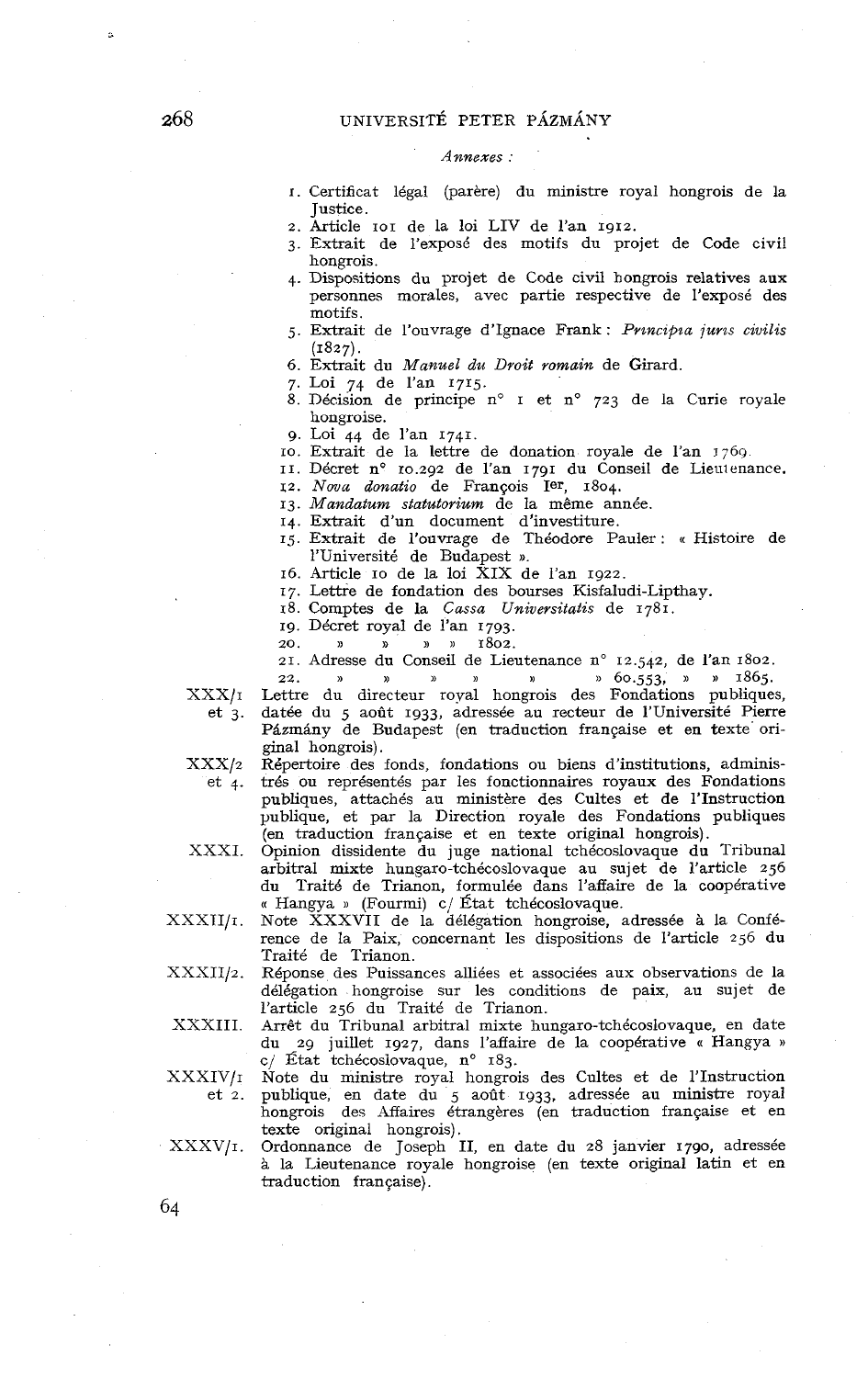#### *Annexes* :

I. Affidavit of the Royal Hungarian Minister of Justice.

- 2. Article IOI of law LIV of 1912.
- 3. Extract from the explanation of the purpose of the draft Hungarian Civil Code.
- 4. Provisions in the draft Hungarian Civil Code concerning corporations, with corresponding part of explanation of the 'purpose.
- 5. Extract from Ignatius Frank's *Principia juris civilis* (1827).
- 6. Extract from Girard's "Hand-book of Roman Law".
- 7. Law 74 of 1715.
- 8. Decision on principles Nos. I and 723 by the Royal Hungarian Curia.
- g. Law 41 of 1741.
- IO. Extract from the Deed of RoyaI Gift of. 1769.
- II. Decree No. 10,292 of 1791 by the Vice-Regal Council.
- 12. *Noua donatio* of Francis **1,** 1804.
- 13. *Mandatum statutorium* of same year.
- 14. Extract from a document of investiture. 15. Extract from Theodore Pauler's "History of the University of Budapest".
- 16. Article IO of law XIX of 1922.
- 17. Deed of foundation of the Kisfaludi-Lipthay scholarships.
- 18. Accounts of the *Cassa Universitatis* for 1781.
- 
- 19. Royal Decree of 1793.<br>20. ,, ,, ,, ,, 1802.

21. Address of the Vice-Regal Council No. 12,542 of 1802.

 $\mathbf{XXX}/\mathbf{I}$ 22. ,, ,, ,, ,, ,, ,, ,, 60,553 ,, 1865. Letter from the Royal Hungarian Director of Public Foundations,

- and 3. XXX/2 Hungarian) . List of institutional funds, foundations and estates administered dated August 5th, 1933, to the Rector of the Peter Pázmány University of Budapest (in a French translation and the original
- and 4. or represented by the royal officials of the Public Foundations attached to the Ministrv of Worship and Public Education and by the Royal Board of Foundations (in a French translation
- XXXI. Dissentient opinion of the national Czechoslovak Judge on the Hungaro-Czechoslovak Mixed Arbitral Tribunal concerning Article 256 of the Treaty of Trianon, submitted in the case of the "Hangya" (Ant) Co-operative Society  $v$ . the Czechoslovak State.
- Note XXXVII of the Hungarian Delegation to the Peace Con- $\text{XXXII}/\text{i}$ . ference, concerning the provisions of Article 256 of the Treaty of Trianon.
- $\text{XXXII}/2.$ Reply of the Allied and Associated Powers to the observations of the Hungarian Delegation on the conditions of peace, concerning Article 256 of the Treaty of Trianon.
- XXXIII. Judgment of the Hungaro-Czechoslovak Mixed Arbitral Tribunal, dated July zgth, 1927, in the case of the "Hangya." Co-operative Society v. the State of Czechoslovakia, No. 183.
- XXXIV/I Note of the Royal Hungarian Minister of Worship and Public and 2. Education, dated August sth, 1933, to the Royal Hungarian Minister of Foreign Affairs (in a French translation and the
- XXXV/1. Ordinance of Joseph II, dated January 28th, 1790, addressed to the Royal Hungarian Vice-Regal Council (in original Latin and a French translation).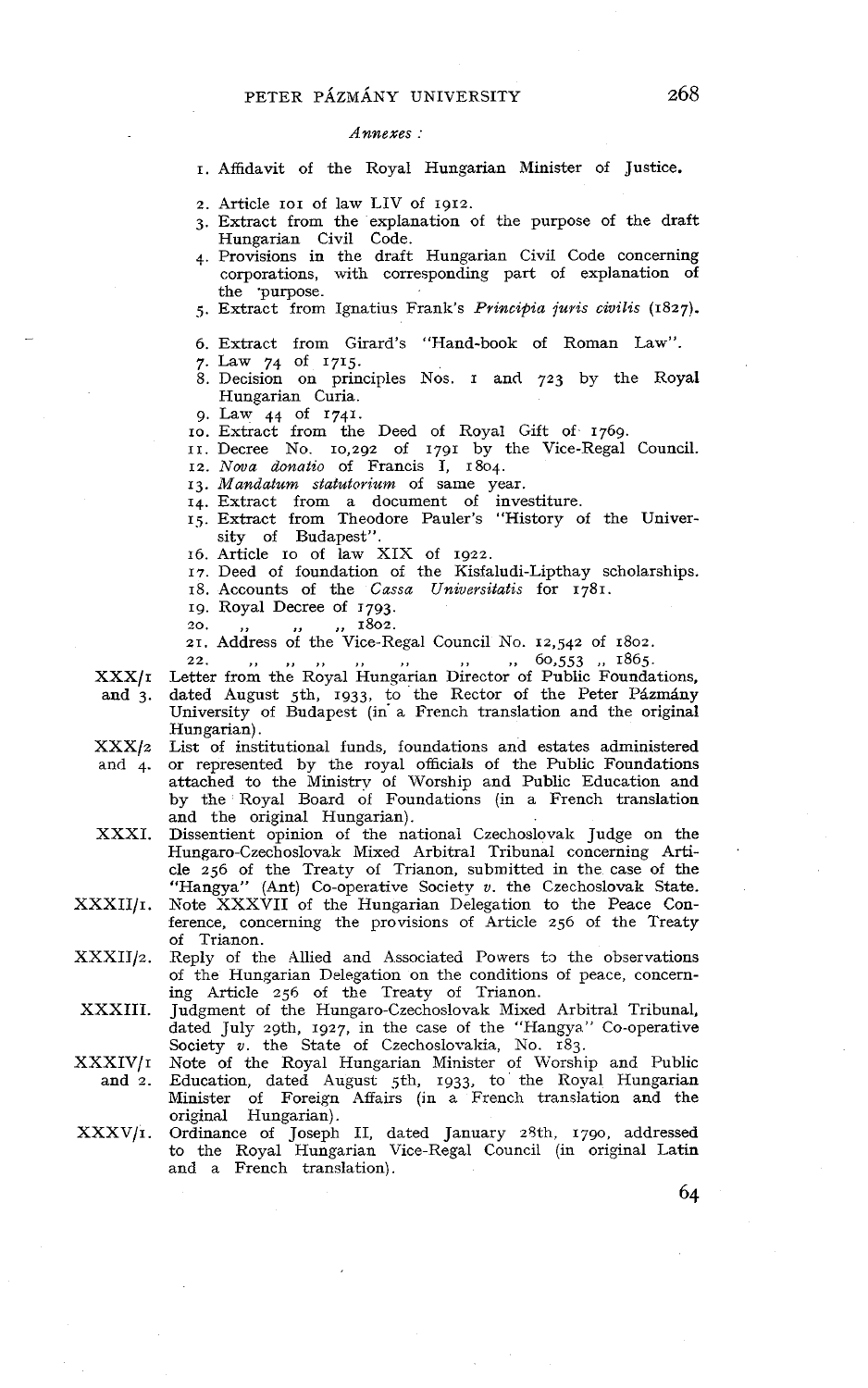xxxv/2. Résolution de Joseph II en date du 28 janvier 1790 (en texte hongrois et en traduction française).

XXXVI. Loi XXXII de l'année 1790 (en texte original latin et en traduction française).

XXXVII. Lettre de donation établie par la reine Marie-Thérèse, en date du 25 mars 1780, concernant la dotation du fonds d'études hongrois et croate avec les biens de l'Ordre des jésuites (en texte original latin et en traduction française).

XXXVIII. Ordre d'investiture n° 817, du Ier février 1799, par lequel le roi François Ier ordonne l'envoi du fonds d'études hongrois en possession de ses biens de donation royale (en texte original latin et en traduction française).

XXXIX/I

Procès-verbal de l'installation et de l'investiture de l'Université et 2. de Buda dans les domaines de Sellye, biens de donation royale, objets du litige (en texte original latin et en traduction fran-

çaise!. Procès-verbal de l'installation et de l'investiture de l'Université  $XL/t$ 

de Buda dans les domaines de Znióváralja, biens de donation  $et 2.$ royale, objets du litige (en texte original latin et en traduction française).

XLI. Loi 74 de l'an 1715 (en texte original latin et en traduction française).

- XLII. Extrait du *Tripartitum opus iuris consuetudinarii inclyti Regni Hzhngariae* (« Livre tripartite du droit coutumier du Royaume de Hongrie a), par Étienne Werboczy, 1514 (en texte original latin et en traduction française).
- XLIII. Extrait de l'ouvrage de compilation d'Ignace Frank, intitulé : Principia iuris civilis hungarici (« Principes du droit civil hongrois **D),** 1829 (en texte original latin et en traduction française).
- XLIV. Loi XII de l'an 1548 (en texte original latin et en traduction française).
- XLV. Loi XXXI de l'an 1599 (en texte original latin et en traduction française).
- XLVI. Extrait de l'ouvrage d'Emeric Zlinszky : « Le Droit privé hongrois actuellement en vigueur s, 1902 (en texte original hongrois et en traduction française).
- Extrait de l'ouvrage de Charles Szladits : «Esquisse du Droit privé hongrois », 1917 (en texte original hongrois et en traduction française).

XLVII/2. Extrait de l'ouvrage de Charles Szladits : « Droit réel », 1930 (en texte original hongrois et en traduction française).

XLVIII. Loi XV de l'an r848 (en texte original hongrois et en traduction française).

XLIX. Ordonnance de la Chancellerie de la Cour royale de Hongrie au Conseil de Lieutenance royal, en date du  $4$  juillet 1793, sous n° 7080, concernant l'administration des biens et revenus des fonds politiques, séparés des fonds du Trésor, et la désignation du fonds religieux et du fonds d'études.

 $L/I$ Dispositions législatives concernant l'organisation et les attributions de la Cour des Comptes, loi XVIII de 1870 et loi XXIII

et 2. de 1907 (en texte original hongrois et en traduction française).

 $LI/I,$ Bulletins des lois de la République *française*, contenant les lois et décrets, ayant force de loi, concernant l'organisation des uni-2 et 3.

versités de France.

et 2.

Lettre de Valentin Kolosváry, professeur à la Faculté de droit  $LI/I$ de Budapest, datée du II juillet 1933, adressée au recteur de l'Université Pierre Pázmány de Budapest, contenant aussi un extrait de son ouvrage : « Traité de Droit privé », 1904 (en traduction française et en texte original hongrois).

269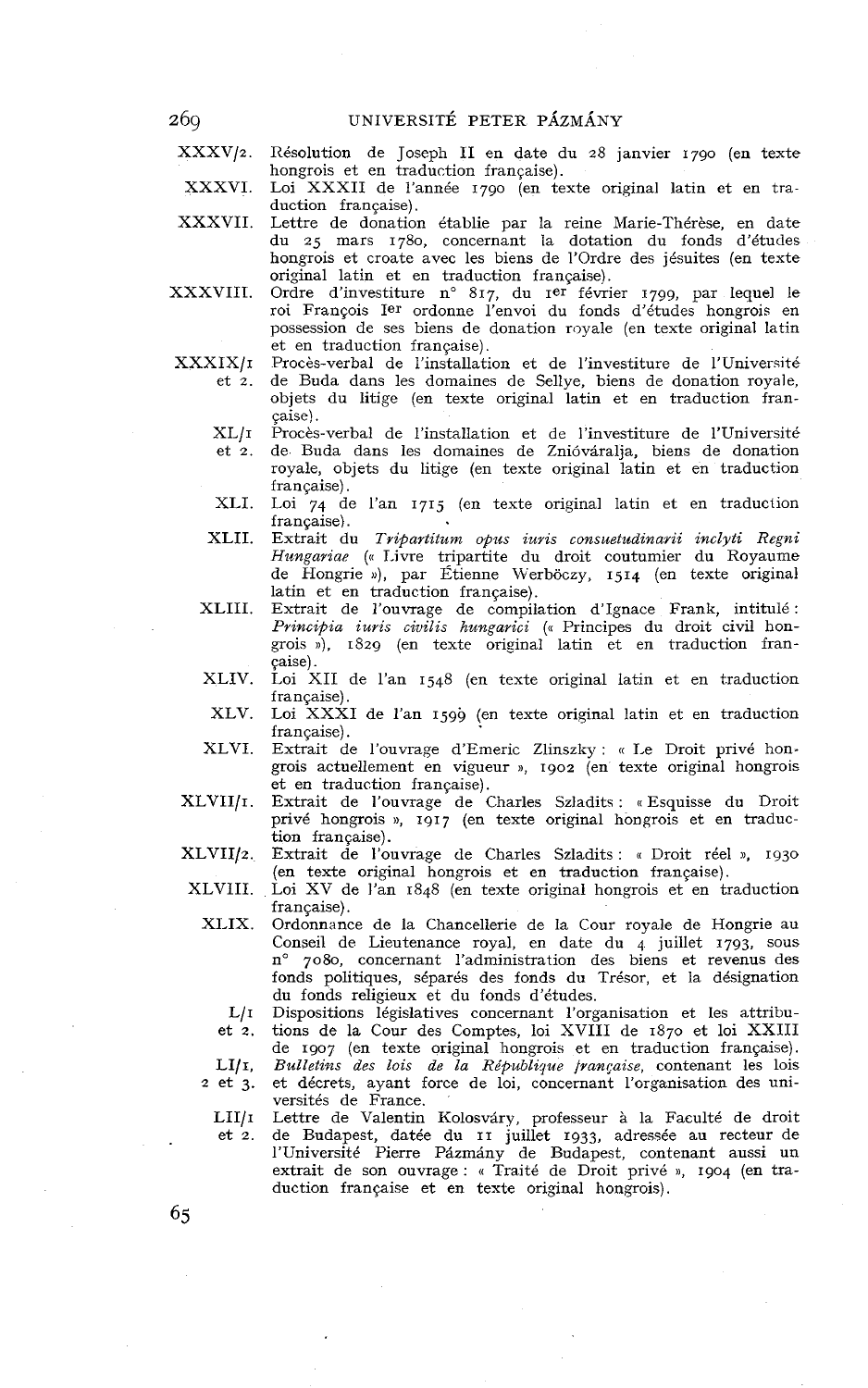- XXXVlz. Resolution of Joseph II, dated January 28th, 1790 (in Hungarian and a French translation).
- XXXVI. Law XXXII of 1790 (in original Latin and a French translation).
- XXXVII. Deed of gift drawn up hy Queen Maria Theresa, dated March 25th, 1780, concerning the endowment of the Hungarian and Croat Educational Fund with the property of the Order of Jesuits (in original Latin and a French translation).
- XXXVIII. Order of investiture No. 817, dated February 1st. 1799, by which King Francis 1 ordered the Hungarian Educational Fund to be installed in possession of its estates under royal gift (in original Latin and a French translation).
- $\frac{XXXIX}{I}$  Report on the installation and investiture of the University and 2. of Buda in the estates of Sellye, property bequeathed under of Buda in the estates of Sellye, property bequeathed under royal gift and at issue in the case (in original Latin and a French translation).
	- XL/I Report on the installation and investiture of the University and 2. of Buda in the estates of Zniováralja, property bequeathed under royal gift and at issue in the case (in original Latin and a French translation).
	- XLI. Law 74 of 1715 (in original Latin and a French translation).
	- XLII. Extract from the *Tripartitum opus iuris consustudinarii inclyti Regni Hungariae* ("Book in three parts on the common law of the Kingdom of Hungary"), by Stephen Werboczy, 1514 (in original Latin and a French translation).
	- XLIII. Extract from a book compiled by Ignatius Frank, *Principia iuris ciuilis hungarici* ("Principles of Hungarian Civil Law"), 1829 (in original Latin and a French translation).
	- XLIV. Law XII of 1548 (in original Latin and a French translation).
	- XLV. Law XXXI of 1599 (in original Latin and a French translation).
	- XLVI. Extract from Emeric Zlinszky's "Current Hungarian Private Law", 1902 (in original Hungarian and a French translation).
- XLVII/I. Extract from Charles Szladits' "Outlines of Hungarian Private Law", 1917 (in original Hungarian and a French translation).
- XLVII/2. Extract from Charles Szladits' "Law of Real Property", 1930 (in original Hungarian and a French translation).
- XLVIII. Law  $XV$  of  $1848$  (in original Hungarian and a French translation).
	- XLIX. Ordinance of the Chancellory of the Royal Court of Hungary to the Vice-Regal Council, dated July 4th, 1793, No. 7080, concerning the administration of the property and income of political funds distinct from the Treasury funds, and the designation of the Religious and Educational Funds.

Li1 and 2. Legislative provisions concerning the organization and functions of the Court of Accounts, law XVIII of 1870 and law XXIII of 1907 (in original Hungarian and a French translation).

- LI $/1$ ,<br>2 and 3. Law Gazettes of the French Republic, containing laws and decrees with force of law concerning the organization of the French universities.
	- $LI/I$ and 2. Letter from Valentin Kolosváry, Professor at the Faculty of Law of the University of Budapest, dated July 11th, 1933, to the Rector of the Peter Pázmány University of Budapest, containing also an extract from his book : "Treatise on Private Law", 1904 (in a French translation and in original Hungarian).
- 
- 
-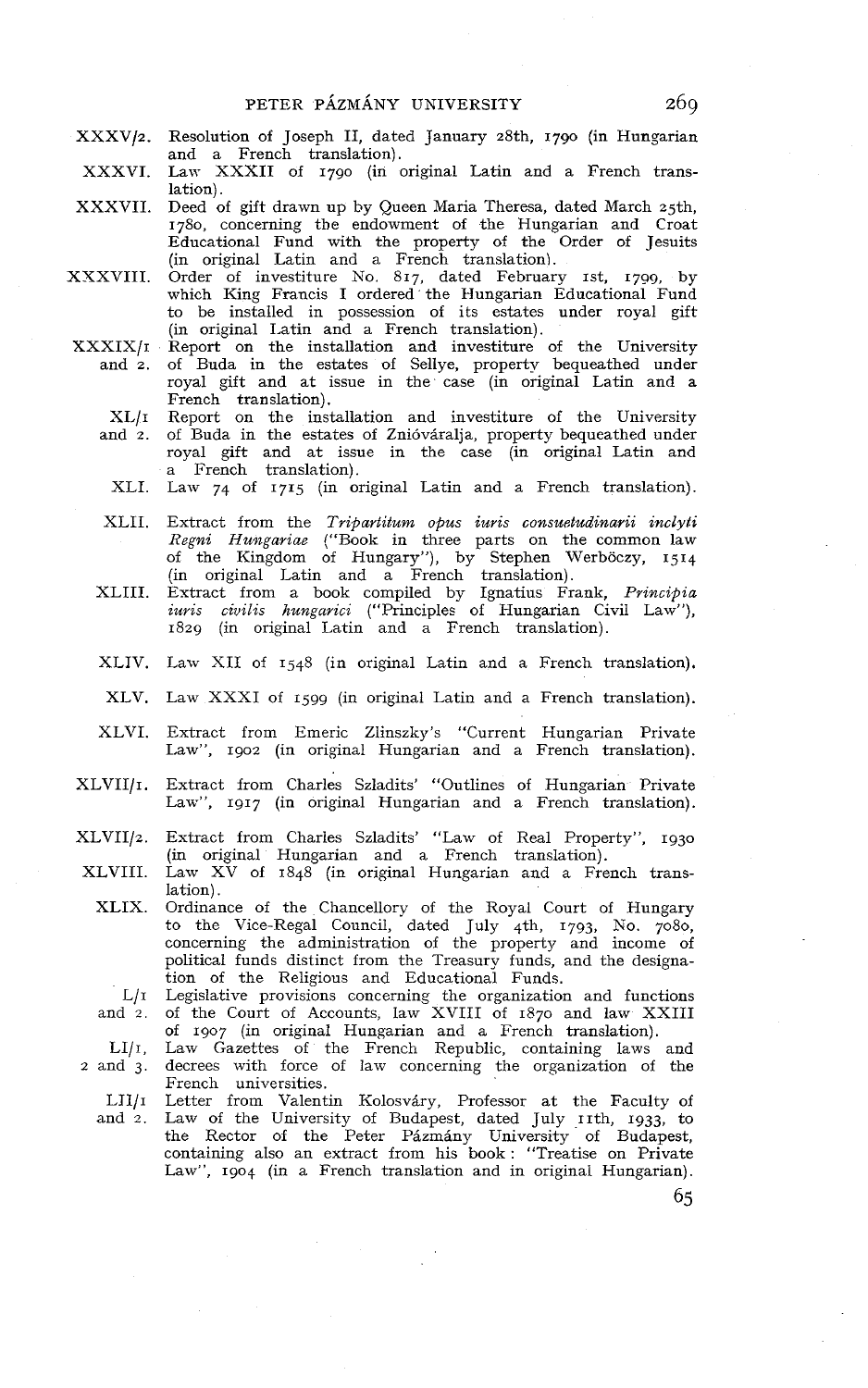LII/3. Lettre d'Antoine Almási, juge à la Cour suprême, datée du 12 juillet 1933, adressée au recteur de l'Université Pierre Pázmány de Budapest (en texte original hongrois et en traduction française).

LII/4. Extrait du livre d'Antoine Almási : « Droit privé hongrois » *(Ungarisches Privatrecht),* Berlin et Leipzig, 1922 (en texte original allemand et en traduction française).

LII/5. Extrait du livre d'Emeric Zlinszky : « Le Droit privé hongrois actuellement en vigueur **3,** 1902 (en texte original hongrois et en traduction française).

I,II/G. Lettre d'Arminius Fodor, ancien président de Chambre à la Cour suprême, datée du 22 juillet 1933, adressée au recteur de l'Université Pierre Pázmány de Budapest (en texte original hongrois et en traduction française).

LII/7. Extrait du livre d'Arminius Fodor : « Droit privé hongrois », Budapest, 1897 (en texte original hongrois et en traduction française).

LII/8. Extrait du livre de Désiré Márkus : « Droit administratif hongrois )) *(Ungarisches Verwaltungsrecht),* Tübingen, 1912 (en texte original allemand et en traduction francaise). LII/9. Extrait du livre d'Ignace Kosutány : « Droit canon. Constitu-

1906 (en texte original hongrois et en traduction française). LII/10. Lettre de Louis Nékám, professeur à la Faculté de médecine de l'Université Pierre Pázmány de Budapest, datée du 27 juillet 1933, adressée au recteur de l'Université Pierre Pázmány de

tion et Administration des Églises de Hongrie », Kolozsvár,

Budapest (en texte original hongrois et en traduction française!. LIII. arrêt du Tribunal arbitral mixte roumano-hongrois, en date du 31 mai 1933, dans l'affaire de Mme Étienne Tóth c/ Fonds agraire,  $\bar{n}^{\circ}$  324.

### *B.* - *Az6 cours de la procédure orale* :

I. *Codex Juris canonici* (Vatican, MCMXXXI) **l.** 

- 2. Original de « L'acte de création de l'Université, par Pierre Pázmány » (12 mai 1635) **l.**
- 3. Original de « La charte de Ferdinand II, empereur du Saint-Empire romain, accordant les privilèges de *Studium generale* à l'Université » (18 octobre 1635) **l.**
- 4. Original de « L'acte de donation de la reine Marie-Thérèse, conférant à l'Université les biens de l'abbaye de Dunaföldvár » (17 juillet 1769)<sup>1</sup>.
- 5. Texte original d'une lettre de l'empereur Rodolphe disposant des biens du couvent de Sainte-Marie dans le comitat de Turocz et du château de Znio, datée du 19 mai 1586, signée Rudolphus, et scellée <sup>1</sup>.
- 6. Original de « L'acte de donation de l'impératrice Marie-Thérèse, conférant à l'Université les immeubles en litige », daté du 13 février 1775, signé Maria Theresia, et sceilé **l.**
- 7. Original du **a** Diplôme inaugural **D.** daté du 25 mars 1780, signé Maria Theresia, et scellé **l.**
- 8. Original de « L'acte de la nouvelle donation *(noua donatio)* concernant tous les biens historiques de l'Université », daté du 20 janvier 1804, signé Franciscus, et scellé **l.**
- 9. Ratio Educationis Publica (1 volume, Buda, 1808) <sup>1</sup>.
- IO. Original d'un « contrat de bail », daté du 16 décembre 1914 **l.**
- II. Texte original allemand, avec traduction en français, de la requête datée du 24 décembre 1923 et adressée au Tribunal arbitral mixte hungarotchécoslovaque par l'Université Peter Pázmány.
- **13.** Texte original hongrois, avec traduction en français et en allemand, d'un arrêt sur appel rendu le 30 décembre 1924 par le Tribunal royal de Budapest dans l'affaire « Université Peter Pázmány contre Trésor royal ».

66

**<sup>1</sup>**Déposé à titre temporaire.